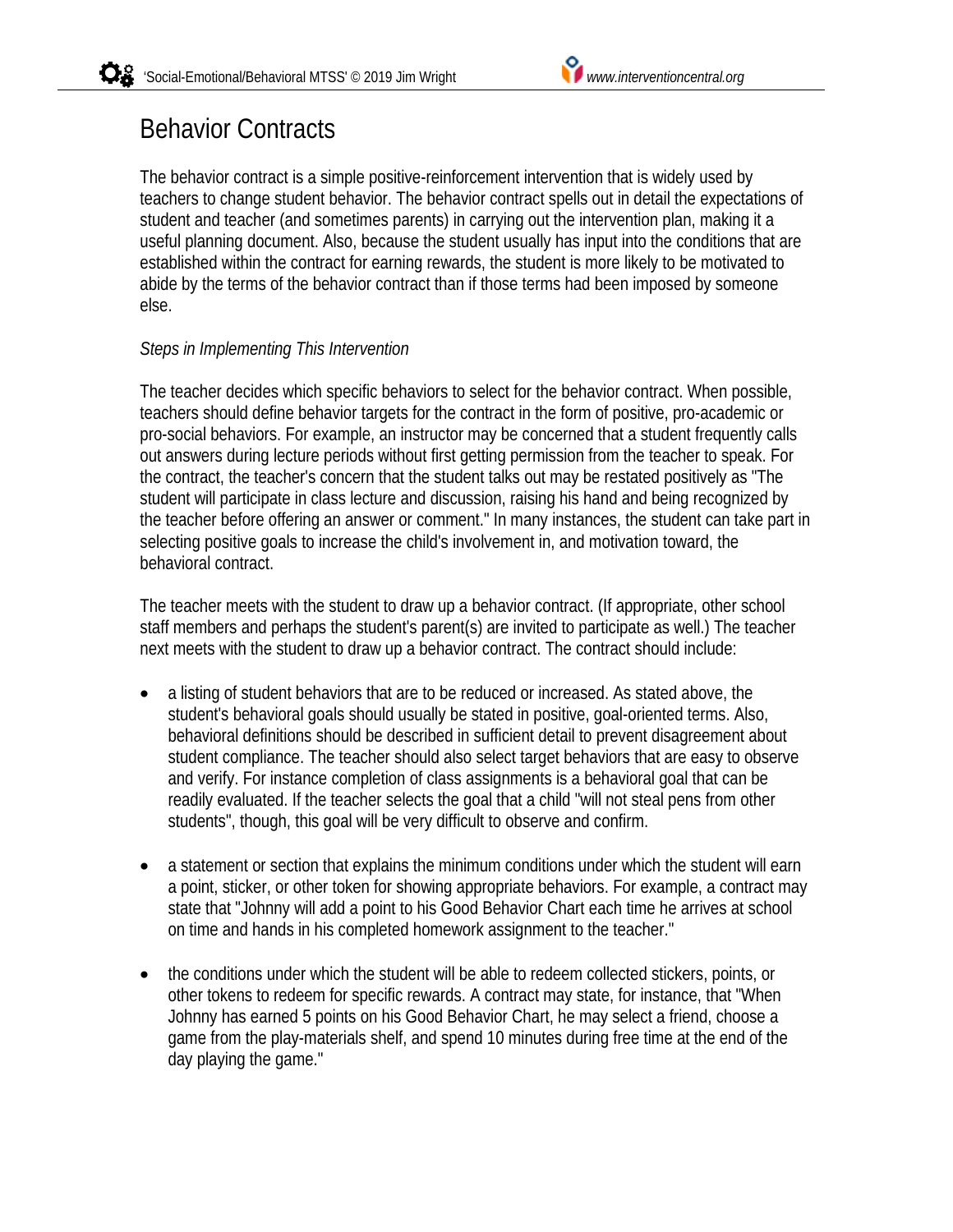- bonus and penalty clauses (optional). Although not required, bonus and penalty clauses can provide extra incentives for the student to follow the contract. A bonus clause usually offers the student some type of additional 'pay-off' for consistently reaching behavioral targets. A penalty clause may prescribe a penalty for serious problem behaviors; e.g., the student disrupts the class or endanger the safety of self or of others.
- areas for signature. The behavior contract should include spaces for both teacher and student signatures, as a sign that both parties agree to adhere to their responsibilities in the contract. Additionally, the instructor may want to include signature blocks for other staff members (e.g., a school administrator) and/or the student's parent(s).

# *Hints for Using Behavior Contracts*

Behavior contracts can be useful when the student has behavioral problems in school locations other than the classroom (e.g., art room, cafeteria). Once a behavior contract has proven effective in the classroom, the instructor can meet with the student to extend the terms of the contract across multiple settings. Adults in these other school locations would then be responsible for rating the student's behaviors during the time that the student is with them.

For example, a goal may be stated in the contract that a student "will participate in class activities, raising his hand, and being recognized by the classroom or specials teacher before offering an answer or comment." Art, gym, or library instructors would then rate the student's behaviors in these out-of-class settings and share these ratings with the classroom teacher.

# *Troubleshooting: How to Deal With Common Problems in Using Behavior Contracts*

# **Q: What do I do if I find that the behavior contract fails to work?**

There may be several possible explanations why a behavior contract is ineffective:

Students may not be invested in abiding by the terms of the contract because they did not have a significant role in its creation. If this is the case, students should be consulted and their input should be incorporated into a revised contract.

The rewards that can be earned through the contract may not sufficiently motivate students to cause them to change their behavior. The teacher should review the list of rewards with students, note those rewards that students indicate they would find most appealing, and revise the reward list to include choices selected by the students.

Points and rewards may not be awarded frequently enough to motivate the student. Each person reacts in his or her own way to reward systems such as behavior contracts; some must have rewards delivered at a frequent rate in order for those rewards to have power sufficient to shape these students' behavior. The instructor can try altering the contract to increase the rate at which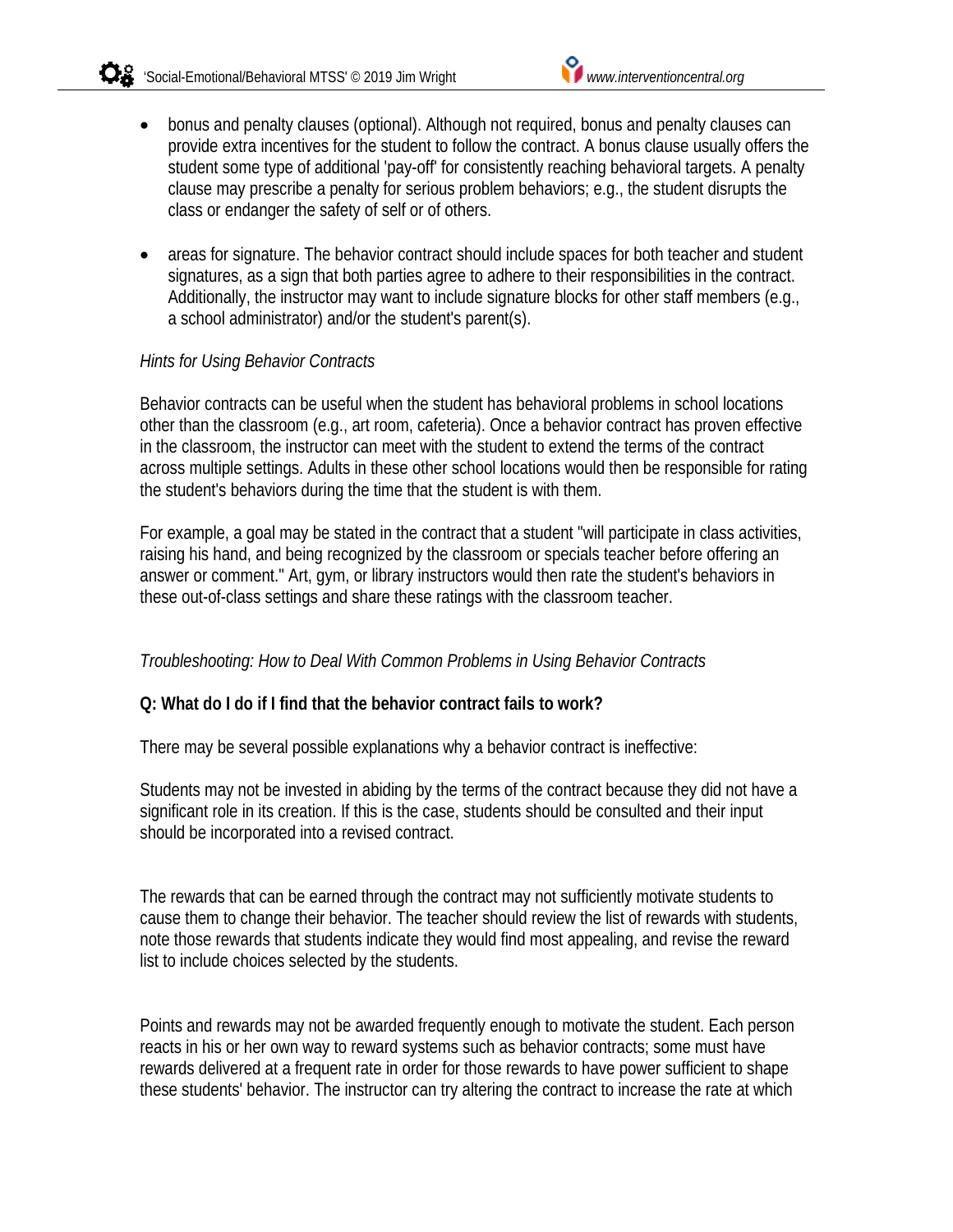points and rewards are given to see if these changes increase student motivation to follow the behavior contract. (NOTE: Once the behavior contract proves effective, the teacher can gradually cut back the rate of rewards to a level that is more easily managed.)

# **Q: How do I respond if the student starts to argue with me about the terms of the contract?**

It is not unusual--especially when a behavior contract is first introduced--for the teacher and student to have honest disagreements about the interpretation of its terms. If this occurs, the teacher will probably want to have a conference with the student to clarify the contract's language and meaning. Occasionally, though, students may continue to argue with the instructor about alleged unfairness in how the teacher enforces the contract--even after the teacher has attempted to clarify the contract's terms. If the student becomes overly antagonistic, the teacher may simply decide to suspend the contract because it is not improving the student's behavior. Or the instructor may instead add a behavioral goal or penalty clause to the contract that the student will not argue with the teacher about the terms or enforcement of the contract.